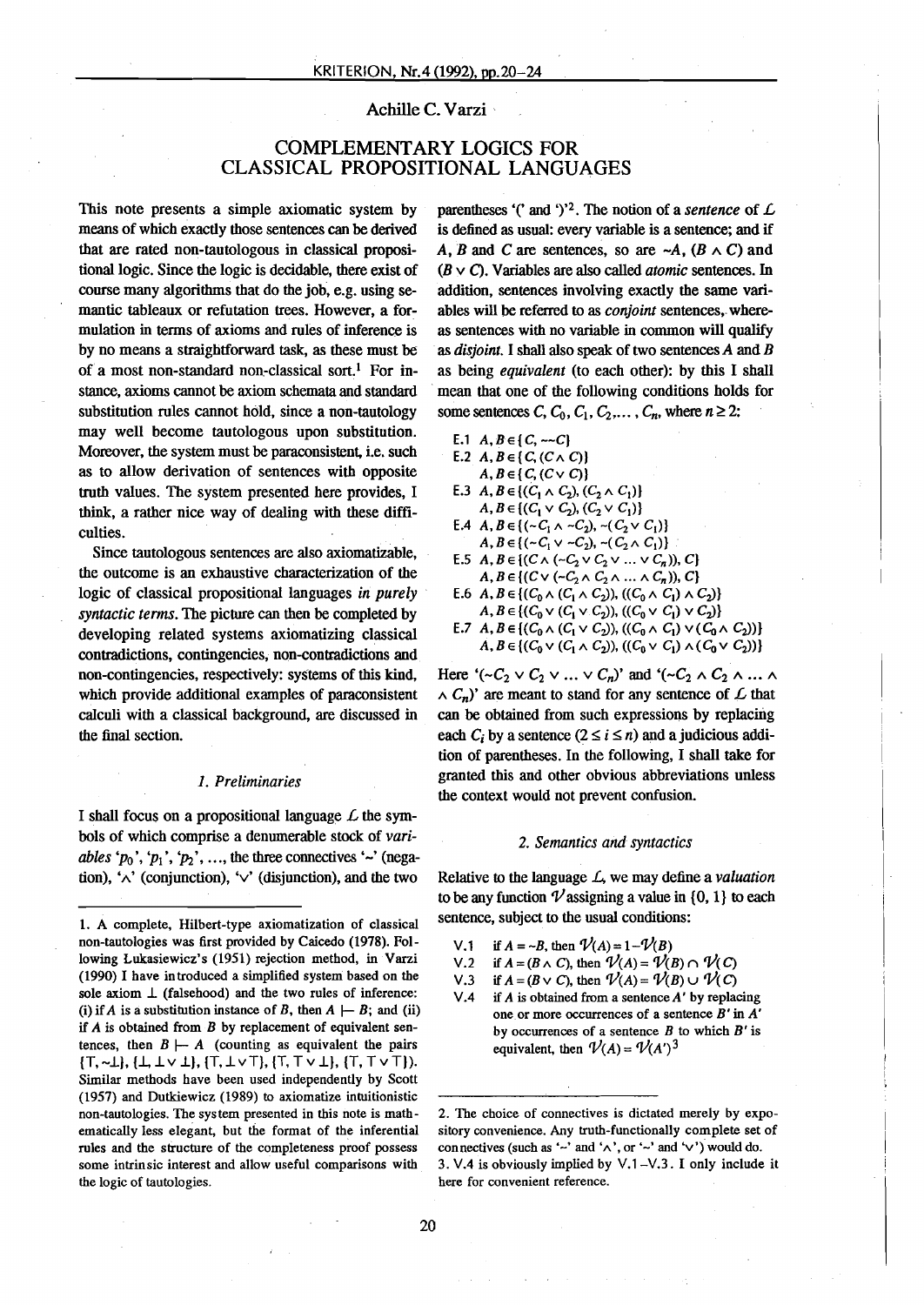On this basis, and taking 0 as the antidesignated value, a given sentence  $A$  of  $L$  will then qualify as a *non-tautology* if and only if (iff) there exists a valuation  $\mathcal V$  such that  $\mathcal V(A) = 0$  (in the following, I shall refer to such a  $\nu$  as a non-model of A).

To provide a syntactic counterpart of this notion, let every variable of Lcount as an *axiom,* and let a sentence *A* count as a *consequence* of a set of sentences  $\Gamma$ iff one of the following conditions is satisfied:

- C.1  $A = -B$  for some atomic sentence  $B \in \Gamma$ <br>C.2  $A = (B \wedge C)$  for some conjoint sentences
- C.2  $A = (B \wedge C)$  for some conjoint sentences  $B, C \in \Gamma$ <br>C.3  $A = (B \vee C)$  for some disjoint sentences  $B, C \in \Gamma$
- C.3  $A = (B \vee C)$  for some disjoint sentences B,  $C \in \Gamma$ <br>C.4 A is obtained from a sentence  $A' \in \Gamma$  by replac-
	- A is obtained from a sentence  $A' \in \Gamma$  by replacing one or more occurrences of a sentence  $B'$  in  $A'$  by occurrences of a sentence B to which B' is equivalent<sup>4</sup>

Let now a sentence *A* count as a *non-theorem* (of *L)* iff there exists a sequence of sentences  $A_0 \dots A_n$  $(n \ge 0)$  so that (i)  $A_n = A$ , and (ii) each  $A_i$  ( $i \le n$ ) is either an axiom or a consequence of  $\{A_0 \dots A_{i-1}\}$  (such a sequence may be called a *non-proof*ofA). Then, as we shall now see, the notion of a non-tautology and the notion of a non-theorem identify exactly the same sentences.

### *3. Soundness anti completeness*

That the set of all non-tautologies includes the set of all non-theorems is easily seen, i.e.:

#### T.l *Every non-theorem is a non-tautology,*

For, suppose that *A* is a non-theorem, and let  $A_0 \ldots A_n$  $(n \ge 0)$  be a non-proof of  $A = A_n$ . Clearly,  $A_0$  is nontautologous, since  $A_0$  can only be a variable and every variable has infinitely many non-models. So pick any other  $A_k$  ( $0 < k \le n$ ) and assume that each  $A_i$  ( $0 \le i < k$ ) has a non-model. Let  $\Gamma = \{A_0, \ldots, A_{k-1}\}\$ . If  $A_k = -B$  for some atomic sentence  $B \in \Gamma$  (by C.1), then again *B* has to be a variable, and so any of the infinitely many valuations that assign 1 to *B* will be a non-model of  $A_k$  (by V.1). Next, if  $A_k = (B \wedge C)$  for some conjoint sentences B,  $C \in \Gamma$  (by C.2), then any non-model  $\mathcal V$  of *B* will surely be a non-model of  $A_k$ , for  $\mathcal{V}(B) = 0$  implies  $\mathcal{V}(B \wedge C) = \mathcal{V}(A_k) = 0$  (by V.2). Third, if  $A_k =$ 

 $(B \vee C)$  for some disjoint sentences B,  $C \in \Gamma$  (by C.3), then a non-model of  $A_k$  can be constructed as follows: let  $V_1$  be a non-model of B, let  $V_2$  be a non-model of C, and let  $\mathcal V$  be that valuation which agrees with  $\mathcal V_1$ with respect to the value to be assigned to the variables occurring in B, and agrees with  $\mathcal{V}_2$  with respect to the value to be assigned to any other variable (including those occurring in C); then clearly  $V(B)$  =  $\mathcal{V}_1(B)$  and  $\mathcal{V}(C) = \mathcal{V}_2(C)$ , hence  $\mathcal{V}(B \vee C) = \mathcal{V}(A_k) = 0$  (by V.3). Finally, if  $A_k$  is obtained from some sentence  $A' \in \Gamma$  by replacing one or more occurrences of a sentence  $B'$  in  $A'$  by occurrences of a sentence  $B$  to which  $B'$  is equivalent (by C.4), then any non-model of  $A'$  will also be a non-model of  $A_k$ , as every valuation that assigns the value  $0$  to  $A'$  will assign the same value to  $A_k$  (by V.4). Thus, our arbitrary sentence  $A_k$  is sure to have a non-model. The desired result follows now by mathematical induction and generalization.

We may now proceed to prove the converse of T.1:

#### T.2 *Every non-tautology is a non-theorem .*

To this end, a couple of subsidiary definitions will be useful. First, let us extend the relation of equivalence introduced in Section 1 to a more general, transitive relation: 1 shall say that a sentence A is *indirectly equivalent* to a sentence *A'* (in short  $A \cong A'$ ) iff there exists a sequence of sentences  $A_0$   $\ldots$   $A_n$  ( $n \ge 0$ ) such that (i)  $A_n = A$ , (ii)  $A_0 = A'$ , and (iii)  $A_{i+1}$  is equivalent to  $A_i$  for each  $i < n$  (I shall call such a sequence an  $\equiv$ -transformation of A' into A). Clearly,  $\equiv$  is an equivalence relation, and it is easy to see that if a sentence  $A$  is obtained from a sentence  $A'$  by replacing one or more occurrences of a sentence  $B'$  in  $A'$  by occurrences of a sentence  $B$  to which  $B'$  is indirectly equivalent, then  $A \cong A'$ . Also, an easy inductive argument (using  $V.4$ ) shows that any two indirectly equivalent sentences are always assigned identical values by any valuation, which implies that  $\equiv$  preserves the property of being non-tautologous. Similarly, one verifies that  $\equiv$  preserves the property of being a non-theorem: for if  $A_0 ... A_m$  ( $m \ge 0$ ) is a nonproof of  $A_m$  and  $A_m$  ...  $A_n$  ( $n \ge m$ ) is an  $\cong$ -transformation of  $A_m$  into  $A_n$ , then  $n-m$  applications of C.4 show that  $A_0$  ...  $A_m$  ...  $A_n$  is a non-proof of  $A_n$ . (In the following, I shall appeal to such basic properties of  $\equiv$ without explicit mention).

Second, let us say that a sentence *A* is in *standard form* (SF) iff (i) each occurence of  $\sim$  in *A* is immediately followed by an atomic sentence; (ii) no occurrence of  $\vee$  in A is adjacent to a sentence that contains occurrences of  $\Delta$ ; and (iii) for every conjunct C of A  $=$  every sentence C that occurs adjacently to some occurrence of  $\Lambda$ <sup>'</sup> in A), all disjuncts of C (= all sen-

<sup>4.</sup> In view of  $C.4$ , it will be clear that  $C.1 - C.3$  involve several redundancies. (For example, one could add the requirements that all occurrences of  $'$  in A be adjacent, and that the variables occurring in *A* occur in a certain order; also, C.2 could be simplified to " $A = (B \wedge C)$  for some sentences B,C such that  $B \in \Gamma$ " and C.3 could be reduced to " $A = (B \vee C)$  or  $A = (B \vee \neg C)$  for some sentences B,C such that  $B \in \Gamma$  and C is a variable not occurring in B", in which case E.5 could then be deleted). Again, the present formulation is dictated mainly by reasons of convenience.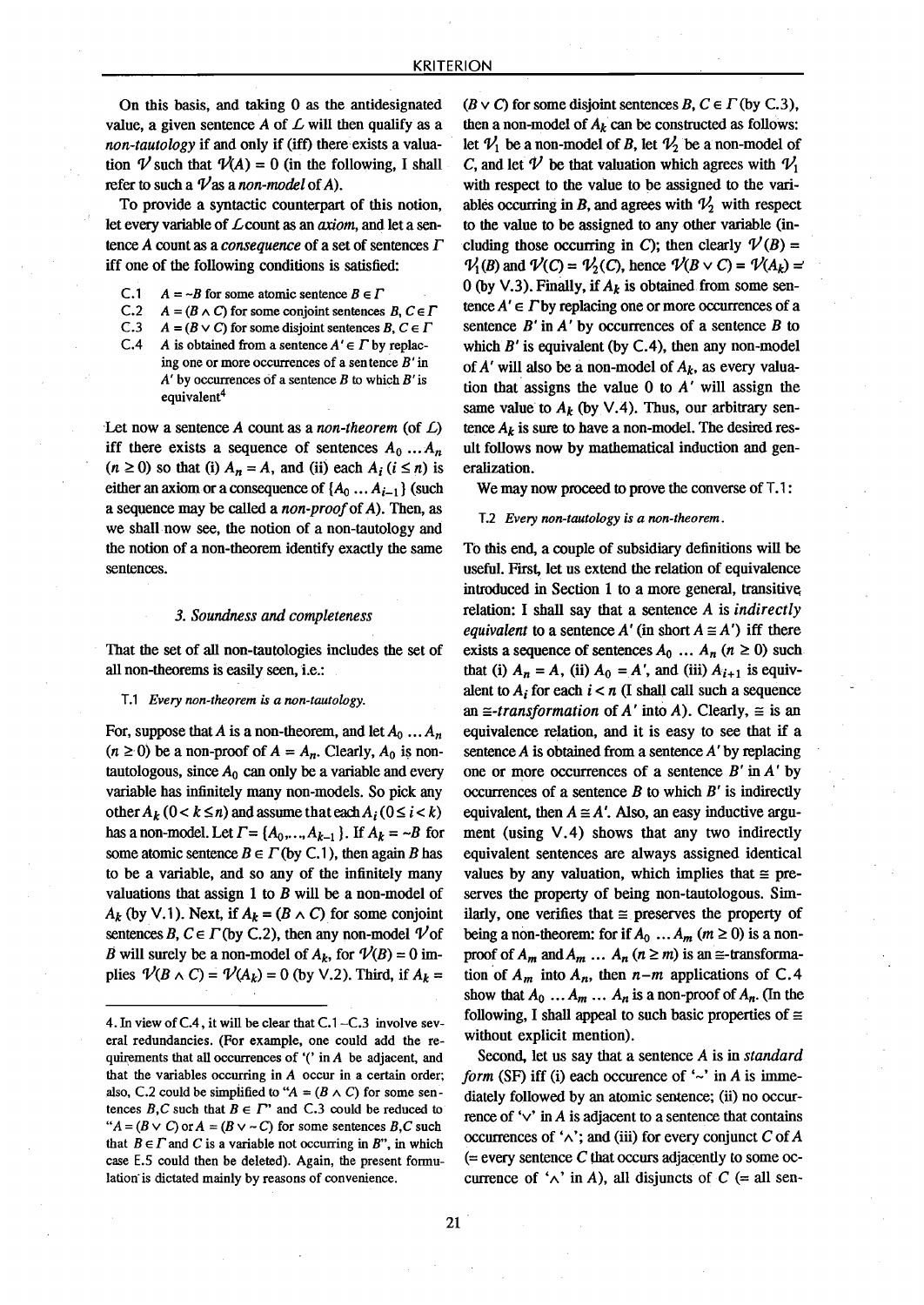tences that occur adjacently to some occurrence of 'v' in C) are pairwise disjoint (if*A* involves no conjunct, we take this condition to hold for  $C = A$ ). Note of course that a sentence satisfying condition (i) is known in the literature as a sentence in *elementary form* (EF), whereas a sentence satisfying both (i) and (ii) is typically referred to as a sentence in (conjunctive) *normal form* (NF).

Using these auxiliary notions. I shall now prove two related lemmas, L.l and L.2: from these, the desired result,  $T<sub>1</sub>2$ , will follow immediately,<sup>5</sup>

# L.l *Every non-tautology is indirectly equivalent to a sentence in standard form.*

I will break the argument into three parts: first  $(a)$  I will show that any given sentence  $A$  is indirectly equivalent to a sentence  $A'$  in elementary form; next (b) I will show that any sentence  $A'$  in elementary form is indirectly equivalent to a sentence *A"* in normal form; and finally  $(c)$  I will show that any nontautologous sentence *A"* in normal form is indirectly equivalent to a sentence  $A''$  in standard form. Since  $\equiv$ is transitive and preserves the property of being nontautologous, L.1 will then follow from  $(a)-(c)$  by taking *A* to be an arbitrary non-tautology.

(a) The first part of the argument proceeds by mathematical induction on the length of A. Clearly, if A is atomic, then  $A' = A$  is the desired sentence in EF; and if A is of the form  $(B \wedge C)$  or of the form  $(B \vee C)$ , then we can simply put  $A' = (B' \wedge C')$  or A'  $=(B' \vee C')$  respectively, where B' and C' are sentences in EF such that  $B \cong B'$  and  $C \cong C'$  (such sentences are assumed to exist by the induction hypothesis, I.H.). If, on the other hand,  $\vec{A}$  is of the form  $\neg B$ , then we may distinguish four cases: (i) if  $B$  is atomic, then again A is already in EF, and we may put  $A' = A$ ; (ii) if *B* is of the form  $\neg C$ , then there must exist some sentence C' in EF such that  $C \cong C'$  (by I.H.), and we may therefore put  $A' = C'$  (since  $A = -C \cong C$  by E.1); (iii) if B is of the form  $(C \wedge D)$ , then we know that there are sentences X' and Y' in EF such that  $\neg C \cong$ X' and  $\neg D \cong Y'$  (by I.H.), and so we may just put  $A' =$  $(X' \vee Y')$  (since  $A = \neg(C \wedge D) \cong (\neg C \vee \neg D)$  by E.4); finally (iv) if B is of the form  $(C \vee D)$ , then again there must be sentences  $X'$  and  $Y'$  in EF such that  $-C \cong X'$  and  $-D \cong Y'$  (by I.H.) and we may put  $A' =$ 

 $(X' \wedge Y')$  (since  $A = \neg(C \vee D) \cong (\neg C \wedge \neg D)$  by E.4). Thus, in every possible case, A can surely be  $\equiv$ -transformed into a sentence  $A'$  in EF.

(b) Suppose now that  $A'$  is in EF. To show that  $A'$ is indirectly equivalent to some sentence *A"* in NF we may, again, proceed by strong induction. The case where  $A'$  is atomic or of the form  $\neg B'$  (where  $B'$  must be atomic) presents no problem, for in that case we can simply put  $A'' = A'$ ; and if A' is a sentence of the form  $(B' \wedge C')$ , then B' and C' must be in EF, and so we may take any two sentences  $B''$  and  $C''$  in NF such that  $B' \cong B''$  and  $C' \cong C''$  (which are known to exist by I.H.) and set  $A'' = (B'' \wedge C'')$ . In case A' is of the form  $(B' \vee C')$ , then again there must be sentences B" and C'' in NF such that  $B' \cong B''$  and  $C' \cong C''$  (by I.H.): we can then proceed by induction on the number  $n$  of occurrences of ' $\wedge$ ' in (B"  $\vee$  C") to show that there is a sentence Z in NF to which  $(B'' \vee C'')$  is indirectly equivalent, and then set  $A'' = Z$ : (i) if  $n = 0$ , then  $(B'' \vee C')$  is already in NF, and we may therefore take  $Z = (B'' \vee C'')$ ; if  $n > 0$  and ' $\wedge$ ' occurs in C'', then C'' must be of the form  $(D_1 \wedge D_2)$ , where  $D_1$  and  $D_2$  are sentences in NF; thus  $(B'' \vee C'') = (B'' \vee (D_1 \wedge D_2)) \cong$  $((B'' \vee D_1) \wedge (B'' \vee D_2))$  (by E.7); but both  $(B'' \vee D_1)$ and  $(B'' \vee D_2)$  are assumed to be indirectly equivalent to appropriate sentences in NF (by I.H.): hence, where  $Z_1$  and  $Z_2$  are any two such sentences, the sentence  $Z =$  $(Z_1 \wedge Z_2)$  will do; finally (iii) if  $n > 0$  but ' $\wedge$ ' does not occur in C'', then we note that  $(B'' \vee C'') \cong$  $(C'' \vee B'')$  (by E.3), and the problem reduces to (ii).

 $(c)$  To conclude, assume now that  $A''$  is in NF, and suppose *A"* is a non-tautology. Then *A"* must be of the form  $B_0$  or of the form  $(B_0 \wedge ... \wedge B_n)$   $(n > 0)$ , where each  $B_i$  ( $i \le n$ ) is a sentence in NF that contains no occurrence of ' $\land$ ', and where at least one *B<sub>i</sub>* ( $i \le n$ ) involves no occurrence of opposite disjuncts (= pairs of disjuncts  $D_1$ ,  $D_2$  such that  $D_1 = D_2$ ; otherwise every valuation would assign tbe value 1 to *A"* (by V.3). In addition, every  $B_i$  ( $j \leq n$ ) which does involve occurrences of opposite disjuncts can be eliminated by repeated application of E.5 (along with E.3, E.6). That is,  $A''$  can be  $\equiv$ -transformed into a sentence  $A^{\circ}$  of the form  $C_0$  or of the form  $(C_0 \wedge ... \wedge C_m)$   $(m \leq n)$ where the  $C_k$ 's  $(k \le m)$  are exactly those sentences  $B_i$  $(i \leq n)$  which do not involve occurrences of opposite disjuncts. Obviously, such  $C_k$ 's may still involve more than one occurrence of the same variable. But such repetitions can easily be eliminated by subsequent applications of E.2 (using also E.3 and E.6). Thus,  $A^{\circ}$  is in turn seen to be equivalent to a sentence A''' of the form  $C_0'$  or of the form  $(C_0' \wedge \dots \wedge C_m')$ where the disjuncts of each  $C_k$  ( $k \le m$ ) are pairwise disjoint, And such a sentence, *A '",* is the desired sentence in SF to which *A"* is indirectly equivalent.

<sup>5.</sup> If we interpret  $\cong$  as the relation of *semantic equivalence* (taking " $A \cong B$ " to mean " $\mathcal{V}(A) = \mathcal{V}(B)$  for every valuation  $\mathcal{V}$ " or as the classical relation of *deductive equivalence* (taking " $A \cong B$ " to mean "A and B can be derived from each other in the classical sentential calculus"), then L.1 and L.2 state some well-known results (Post (1921». As they stand, the two lemmas in question are to make sure that such results only depend on V.4 and C.4.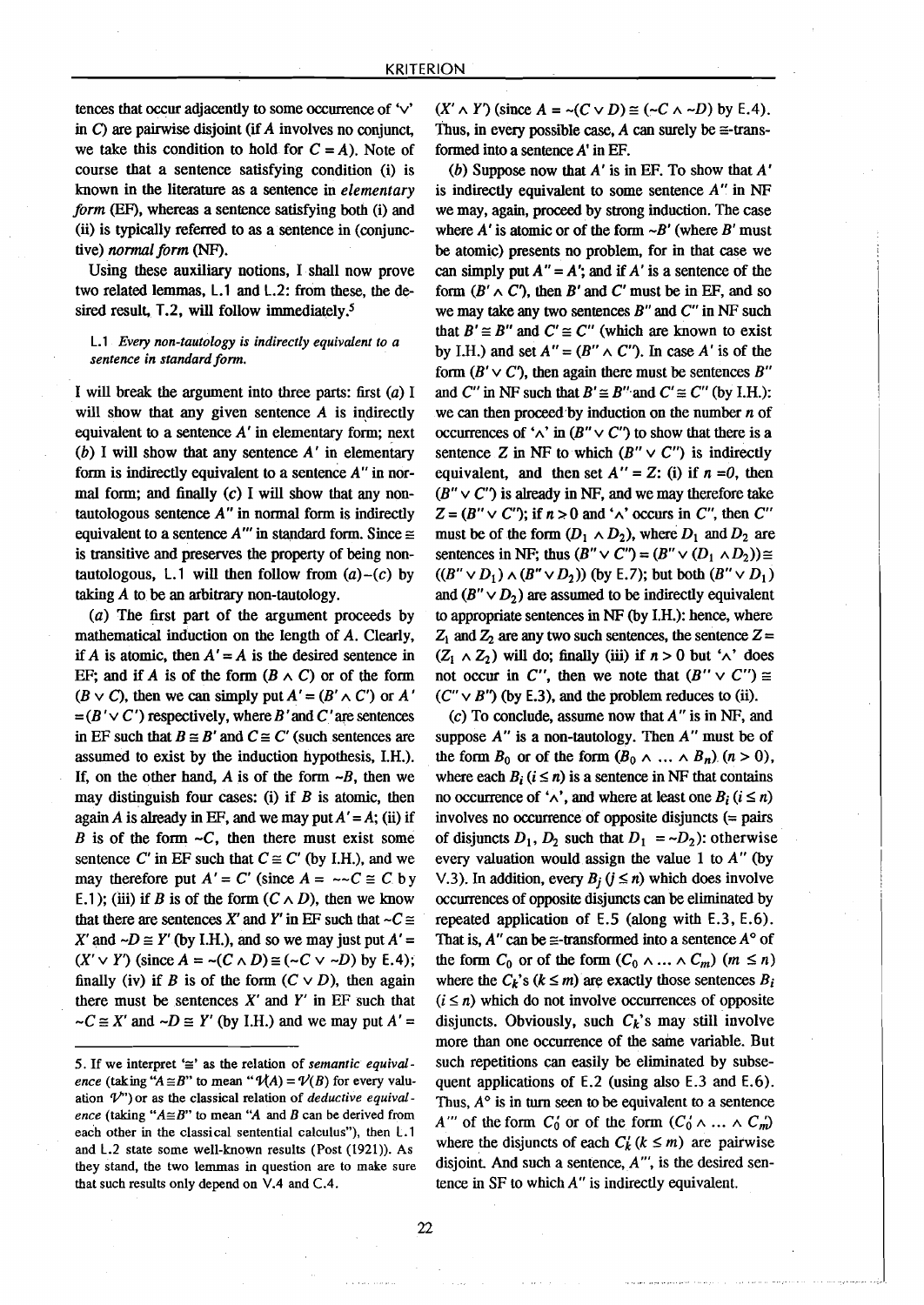# l.2 *Every sentence in standard form is indirectly equivalent to a non-theorem.*

To see this, we can fix upon an arbitrary sentence  $A$  in SF and distinguish two cases.

(a) Suppose first that  $\land$  does not occur in A. Then A must be of the form  $B_0$  or of the form  $(B_0 \vee ... \vee B_n)$  $(n > 0)$ , where each  $B_i$  ( $i \le n$ ) is either a variable or a sentence consisting of  $\sim$  followed by a variable. Clearly, such*B;'s* are all non-theorems, for every variable is an axiom, and the result of prefacing  $\sim$  to an axiom always yields a non-theorem (by C.1). Also, such  $B_i$ 's are all pairwise disjoint, for  $A$  is assumed to be in SF. Thus, if  $A = B_0$ , then *A* is a non-theorem, while if  $A = (B_0 \vee \dots \vee B_n)$ , then A is a consequence of  ${B_0, \ldots, B_n}$  (by *n* applications of C.3) whence again it follows that A is a non-theorem. And obviously, *A=A.*

(b) Suppose now that A contains occurrences of  $\lambda$ . Then *A* must be of the form  $(B_0 \land ... \land B_n)$  (n > 0), where each  $B_i$  ( $i \le n$ ) is a sentence in NF containing no occurrence of ' $\wedge$ '. So let  $p_i$  ( $j \ge 0$ ) be any variable occurring in A: by repeated application of  $E.5$  and  $E.7$ , A can easily be  $\equiv$ -transformed into a sentence A' of the form  $(B_0'\wedge\ldots\wedge B_n')$ , where for each  $i \leq n$ ,  $B_i' = B_i$  if  $p_i$ occurs in  $B_i$ , and  $B'_i = ((B_i \vee p_i) \wedge (B_i \vee \neg p_i))$  otherwise. Hence, by carrying on a finite number of such  $\equiv$ transformations (one for each variable occurring in A), A can eventually be  $\equiv$ -transformed into a sentence  $A^{\circ}$  of the form  $(C_0 \land ... \land C_k)$  in which ' $\land$ ' occurs  $k \ge n$  times and in which all the  $C_i$ 's  $(i \le k)$  are pairwise conjoint. But such a sentence is a non-theorem, since it is a consequence of  $\{C_0, \ldots, C_k\}$  (by *k* applications of C.2) where each  $C_i$  ( $i \leq k$ ) is a non-theorem (as shown in (a) above). Thus,  $A^{\circ}$  is the desired nontheorem to which*A* is indirectly equivalent,

We have thus shown that every non-tautology is indirectly equivalent to some sentence in SF (L.1) and that every sentence in SF is indirectly equivalent to some non-theorem (L.2). From this, and from the above-mentioned properties of  $\equiv$ , it follows that every non-tautology is a non-theorem (T.2).

#### *4. Complementary systems*

We have seen that the syntactic system defined in Section 2, call it  $T^*$ , is adequate to specify the set of all *non-tautologies* (= sentences that are assigned the value 0 by at least one valuation) of  $\mathcal{L}$ . Since the value assigned by a valuation  $\mathcal V$  to a sentence A is always opposite to the value assigned by  $\mathcal{V}$  to  $\neg A$ , it is clear that the set of all *non-eontradietions* (= sentences that are assigned the value 1 by at least one valuation) is also specifiable by means of a purely syntactic system: just substitute ' $\vee$ ' for ' $\wedge$ ' and ' $\wedge$ ' for ' $\vee$ ' in C.2-

C.3, and the resulting system, call it  $C^*$ , will do (or: just characterize  $C^-$  indirectly, by defining a sentence *A* to be a non-theorem of  $C^*$  iff  $\neg A$  is a non-theorem of  $T<sup>th</sup>$ ). For the same reason, it is a fact that whenever a syntaetic system T is given by means of which one can adequately specify the set of all *tautologies* (= sentences which are assigned the value 1 by every valuation), one can immediately define a perfectly symmetric system, C, which is adequate to specify the set of all *eontradietions* (= sentences which are assigned the value 0 by every valuation): just substitute ' $\vee$ ' for ' $\wedge$ ' and ' $\wedge$ ' for ' $\vee$ ' in the axioms and rules of inference of T (or: just characterize C indirectly, by defining a sentence*A* to be a theorem of C iff *-A* is a theorem of  $T$ ). <sup>6</sup> Accordingly, one would get a complete picture of the logic of  $\mathcal L$  if one could define a third pair of complementary systems, say  $N$  and  $N^*$ , which are adequate to specify the set of all *contingeneies* (= sentences that are both non-tautologous and non-contradictory) and the set of all *non-contingeneies* (= sentences that are either tautologous or contradictory) respectively. Indirectly, such systems can of course be characterized in terms of T, C,  $T^{\sim}$  and  $C^{\sim}$ (just define a sentence  $A$  to be a non-theorem of  $N$  iff *A* is a non-theorem of both  $T^{\sim}$  and  $C^{\sim}$ , and define *A* to be a theorem of  $N^{\sim}$  iff A is a theorem of either **T** or C). However, the arguments of Section 3 suggest a more direct approach too. For let a sentence*A* count as a *Boolean* sentence iff (i) A is in standard form, (ii) all conjuncts of  $A$  are pairwise distinct, and (iii) every variable occurring in  $A$  occurs exactly once in each conjunct of *A* (or in *A* itself if *A* has no conjunct). Then, as axioms of N we can take all and only those sentences  $A$ ,  $\neg A$  satisfying the following condition:

A.l *A* is a Boolean sentence with less than *2n* conjuncts, where  $n$  is the number of distinct variables occurring in *A*

and as axioms of  $N^{\sim}$  we can take all and only those sentences  $A$ ,  $\neg A$  satisfying the condition:

.A.2 *A* is a Boolean sentence with exactly *2n* conjuncts, where *n* is the number of distinct variables occurring in A

Taking a sentence  $A$  to count as a consequence of a set of sentences  $\Gamma$  in N iff C.4 holds (likewise for N<sup>-</sup>) and defining the notion of a non-theorem of N as in Section 2 (likewise for  $N^{\sim}$ ), minor changes to the proofs of T. 1 and T. 2 above will show that the resulting systems satisfy the desired requirements 7.

<sup>6.</sup> See for example Morgan (1973).

<sup>7.</sup> As they are, the axioms of  $N$  and  $N<sup>-</sup>$  involve various redundancies: these can be eliminated by adding the follow-